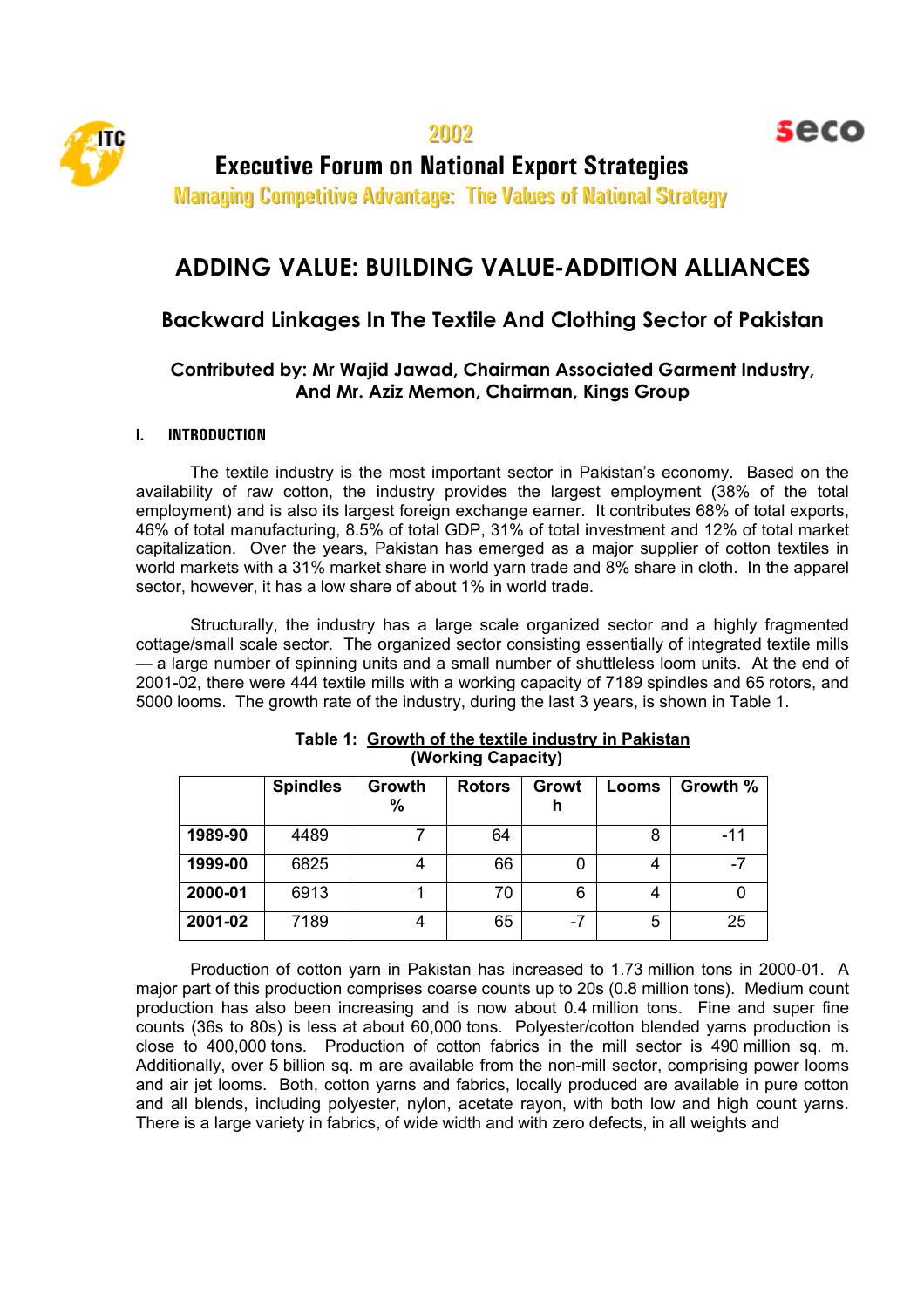constructions. The dyeing and printing sector was also strengthened by importing state-of-theart technologies to provide a complete range of pre-shrunk fabrics for making garments with modern equipment for cutting, and automated plants for finishing, washing and packaging.

In the manmade fiber sector (MMF), the domestic production of polyester staple fiber increased to 620,000 tons with a small quantity of 10,000 tons that is still imported. Production of acrylic fiber was 20,000 tons in 2000. The MMF fiber production capacity is still on the increase. The highest production comes from the large plant of ICI (Pakistan) which has also gone into production of Pure Terrepthallic Acid (PTA), the main ingredient for PSF. ICI (Pakistan) is also planning to set up a production facility for mono ethylene glycol (MEG), the second PSF ingredient.

Downstream industries, such as weaving, finishing, garment, knitting, bedlinen, towels, which have a great export potential, are all operating in a non-integrated way. The major concentration of industry is in Karachi, Hyderabad, Multan, Lahore and Faisalabad. Unlike the spinning sector, the weaving sector comprises of large number of small units with 200,000 power looms alone clustered in Faisalabad, Hafizabad, Kasur and Multan. A recent trend is to set up Air-Jet loom units, either as independent units or as integrated units with spinning or processing.

Pakistan has a strong presence in international textile markets with a share of \$ 4.53 billion export in textile trade and \$ 2,144 billion export in the clothing trade in 2000. While Pakistan ranks at  $12<sup>th</sup>$  position in total textile exports, it is hardly recognized as a clothing exporter, contributing just about 1% to world trade in this sector. Thus, there is lot of scope for increased investments and export activities in the high value added segment of the international garment market.

Although, Pakistan is blessed with abundant raw cotton and inexpensive labour, the industry has not been able to exploit the potentials in real terms and has failed to make progress in the international markets. Exports stagnated during the last three years as detailed in Table 2.

|                                     |             |             |             |          |                | (US\$ '000)  |
|-------------------------------------|-------------|-------------|-------------|----------|----------------|--------------|
|                                     | 1996-<br>97 | 1997-<br>98 | 1998-<br>99 | 1999-00  | $2000 -$<br>01 | 2001-02      |
|                                     |             |             |             |          |                | July-<br>May |
| Cotton<br>Textiles                  | 4943        | 4986        | 4506        | 5201.229 | 5398           | 4845         |
| <b>Synthetic</b><br><b>Textiles</b> | 496         | 607         | 396         | 457.645  | 545            | 367          |
| Woollen<br>Textiles                 | 207         | 200         | 193         | 265.460  | 290            | 208          |
| Total<br><b>Textiles</b>            | 5648        | 5793        | 5095        | 5924.334 | 6232           | 5420         |
| <b>All Exports</b>                  | 8261        | 8538        | 7718        | 8568.599 | 9202           | 8176         |
| extiles as %<br>of Total            | 68%         | 68%         | 66%         | 69%      | 68%            | 66%          |

|  |  |  | Table 2: Export of textiles all sorts |
|--|--|--|---------------------------------------|
|--|--|--|---------------------------------------|

Textiles and clothing exports in 2001-02 decline by 1.6%. Despite this negative trend, some sub-sectors developed remarkably well. For example, exports of bed linen included from \$ 745 to \$ 914, an increase of 23%. Total exports increased by 12%, and textile made-ups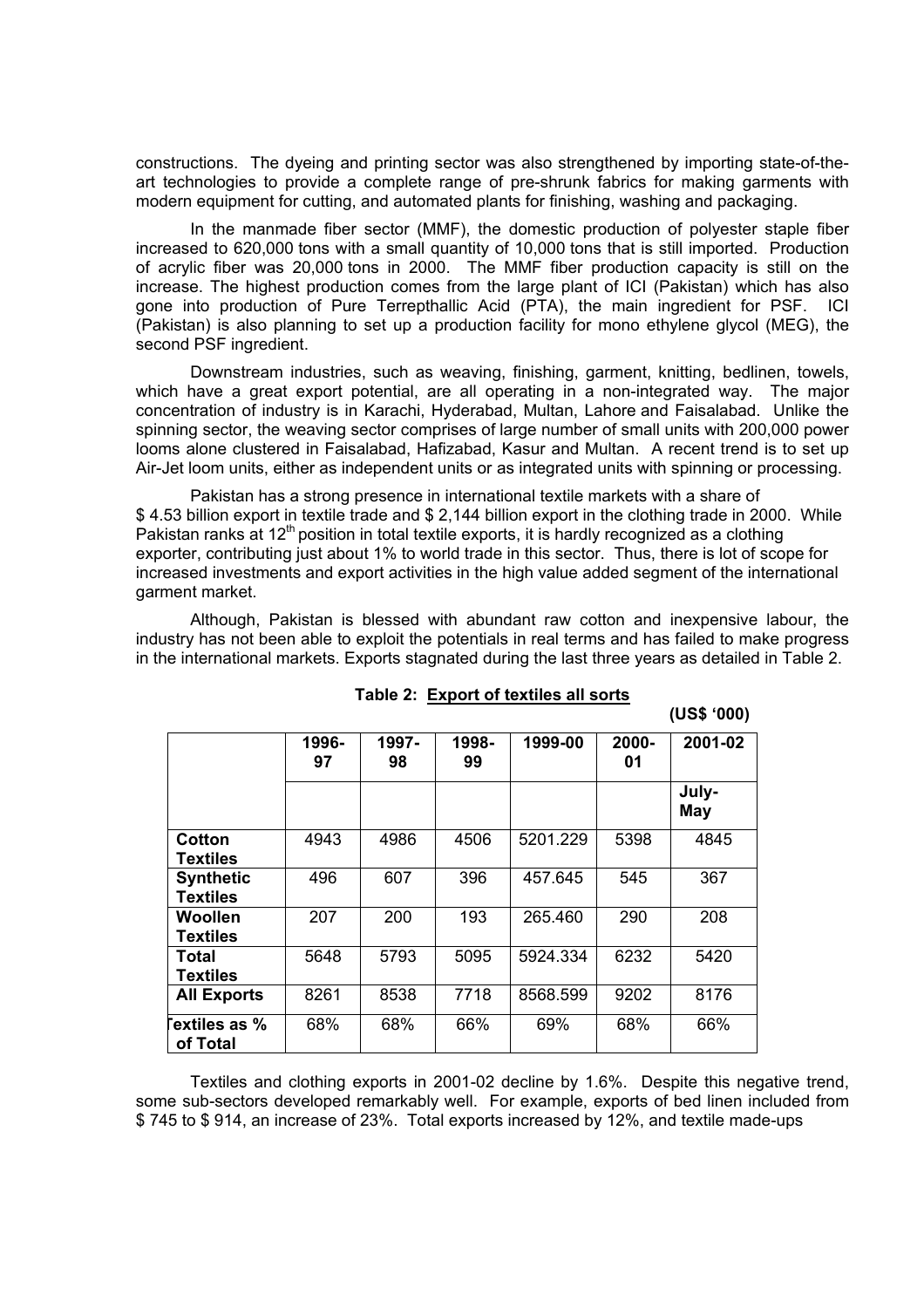(excluding bed linen and towels) posted a high increase of 18% to \$ 1.3 billion. Woven garments and knitwears exports both were close to the \$ 1 billion mark each. At the losing end, exports of cotton yarn declined by 12% and that of synthetic fabrics by 25%.

The decline in textile and clothing exports in 2001-02 is partly attributable to the downtown in the world economy and the difficult business climate after the terrorist attacks of September 11<sup>th</sup> 2001, which led to cancellations and deferments of export orders. The global market recession depressed prices in the range of 30-40%. However, the reduced price were almost fully compensated by higher export volumes.

#### **II. INTEGRATION LEVEL OF T&C SECTOR**

- a) Cotton growing and cotton ginning are completely independent sub-sectors with no linkages at the ownership level. Vertical integration comprises the processes of spinning, weaving, processing, finishing, garment-making, including towel-making, bed sheet production. There are over a dozen large-scale organized units, which are vertically integrated, in some cases without a spinning process.
- b) The major part of the textile and clothing industry is not vertically integrated. The clothing sector operates quite independently of the weaving sector. Only the knitwear industry does its own knitting, utilizing circular knitting and flat knitting machines. These units source their yarn from local mills. The woven garment sector is dependent on the national weaving and processing industry. There is no formal horizontal integration. The various sub-sectors do complement one another but there is no national or regional scheme that provides dependable linkages between the sub-sectors and the supply of goods and related services is not guaranteed.

The textile and closing sector in Pakistan is characterised by the fact that a horizontal integration of the industry is missing. Only, lately first attempts of a horizontal integration in the textile sector are up-coming. Currently, the availability of contamination-free cotton is a crucial issue for the industry. Some spinning mills have sub-contracted ginning activities to receive contamination-free cotton. To the same end, the Government decided to develop regulations for the ginning industry. It is expected that collective or co-operative ginning providers will emerge, replacing a multitude of small ginneries, which produce indifferent quality. This tendency towards a horizontal linkage would help considerably to increase the quality cotton needed for the industry. Additionally, a price premium per maund for contamination-free cotton or for cotton with low contamination can be achieved. The Government is also considering introducing a "Cotton Standardisation Ordinance" to ensure production of contamination-free lint cotton.

Similarly, in the clothing sector, a large number of clothing manufacturers do their own manufacturing, but at the same time, sub-contract sizable quantities to smaller units. The same applies to the knitwear sector.

c) There is no formal regional integration, but there are industrial clusters within the industry in different regions of the country. Spinning, weaving and processing sectors are clustered in Karachi, Faisalabad, Lahore and Multan. The power loom sector is clustered in Faisalabad, Multan, Kasur and Hafizabad, in the Punjab province. There are no formal structures for the integration of the industry. All in all, the system has worked quite satisfactorily. In fact, independent operations from ginning to spinning to weaving and finally producing valueadded garments, help the sub-industries to specialise their operations so as to increase value-addition at each production stage.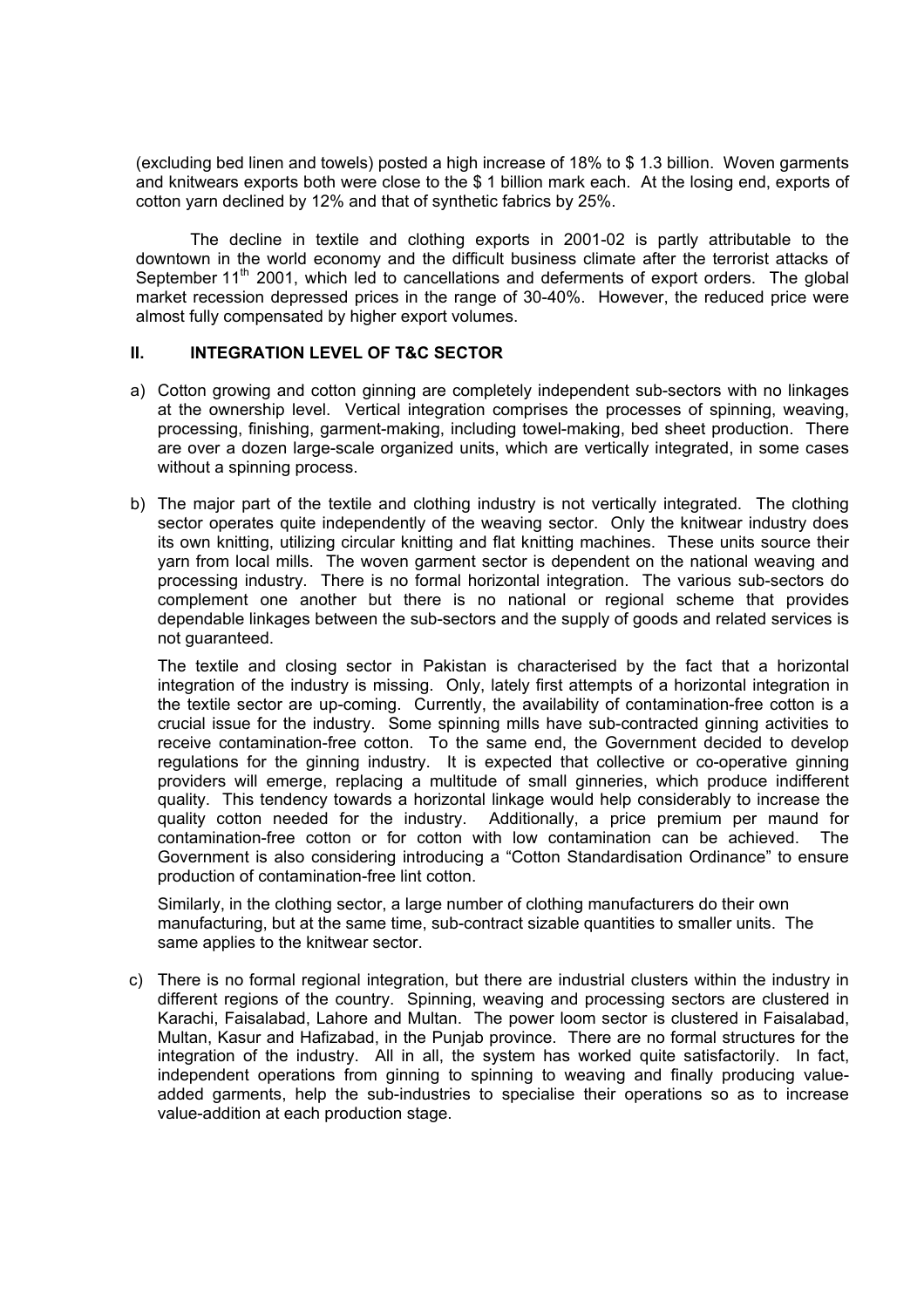d) There is no pursuance of sub-regional clustering with neighbouring countries like India, Bangladesh, Sri Lanka. A number of Pakistani entrepreneurs operate their clothing manufacturing units in the Gulf countries, Morocco, Jordan and South America, relying on supplies of materials and labour from Pakistan and other countries of the region. This could be seen as of cross-border co-operation in the manufacture of textiles and clothing. Pakistan has concluded a Free Trade Agreement with Sri Lanka and will soon conclude a similar agreement with Bangladesh, apart from efforts to accelerate negotiations under the SAARC umbrella.

Pakistani manufacturers of clothing depend almost entirely on imports for their accessories, like lining and interlining materials, accessories like zippers, buttons, hooks and also labels that are often supplied free of cost by the foreign buyers. Although, most of the fabrics are produced domestically, some fabrics are imported, according to the choice and specifications of the foreign buyers. These fabrics can be freely imported for export production, without payment of duties and taxes. Also, there are significant imports of cotton, notwithstanding the fact that Pakistan has a net surplus of cotton after meeting domestic demand. According to USDA figures, Pakistan is the second largest importer of PIMA cotton with around 59,400 bales (480 lbs) imported in 2001-02. This import caters for long staple and extra long staple cotton that is not produced in Pakistan. It also includes substantial quantities of medium and short staple contamination-free cottons.

#### **III. IMPORTANCE OF ALLIANCES**

There are virtually no alliances in terms of business to business partnerships but there are important linkages between the textile mills and the value-added textiles through the organization of the Council of Textile Associations. In the large scale sector, big units prefer to manage all their manufacturing and marketing operations within their business groups, including subsidiaries. They have a strong tendency against co-operating or co-coalescing with small competitors. There are some sub-contracting arrangements in the clothing sector, but vendor units have failed to emerge in the textile and clothing sector. Garment accessories could be one sector suited for vendor units, but there is hardly any production of accessories within the country as most accessories are imported from countries like Hong Kong and Singapore. Manufacture of accessories in Pakistan is not economically feasible due to insufficient market demand and prohibitively high investment costs.

#### **IV. CREATION OF BACKWARD LINKAGES**

 Backward linkages have been successful in the large scale textile mill sector. For example, a large number of weaving units have acquired and are operating capacity to make themselves self-sufficient in cotton yarn, the major input for the weaving sector. There are no further backward linkages because ginning is a completely different type of activity. However, further backward linkage into ginning can be visualized in the not too distant future. The driving force for such linkage would be the present low quality of ginning. The Chinese government has recently offered to help with modern technology in ginning by setting up new ginning units with latest technology and equipment. In case that would happen, the large-scale textile sector would hardly ignore the possibility and opportunity.

 While the textile mills have opted for forward linkages by going into production of garments, knit-wears, bed-sheets and towels, the traditional clothing sector has not been able to go for backward linkages into weaving or spinning. Some companies have made the effort, with varying degrees of success, but most do not have the required finance for the very huge investments that are involved in spinning or weaving.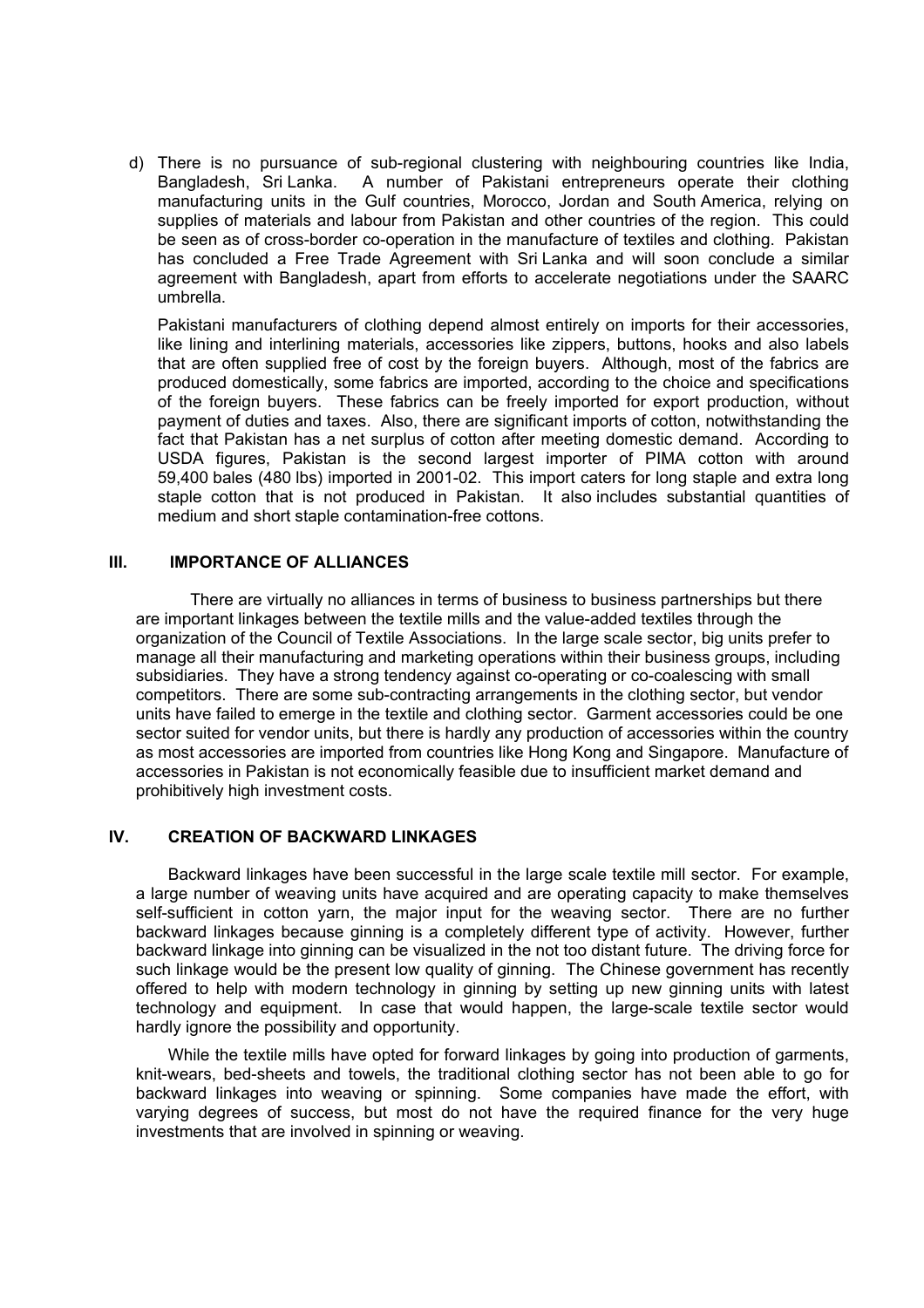#### **V. LEADING PLAYERS OF ALLIANCES**

The most successful alliances were developed in the field of marketing in collaboration with foreign buying houses. Such alliances usually take the form of using well known foreign brand names for goods produced in Pakistan and are marketed under the foreign brand names. A recent success story is Crescent Greenwood, who set up a very large plant for producing denim fabrics, manufacturing denim jeans. The project is a few years old but has taken off recently through an alliance with **LEVIS** who has contracted the purchase of the entire production of Crescent Greenwood. There are some 15 other large size companies, who were successful in entering into similar alliances with their foreign principals.

#### **VI. VALUE CHAIN APPROACH TO NATIONAL EXPORT STRATEGY DEVELOPMENT**

The entire progress in the production and export of textile and clothing is anchored on the value addition chain projected in Table 3.

| <b>PRODUCTS</b>  | <b>Export</b>            | % Value Addition Over |                                 |  |
|------------------|--------------------------|-----------------------|---------------------------------|--|
|                  | <b>Price</b><br>US \$/kg | Cotton                | <b>Previous</b><br><b>Stage</b> |  |
| Cotton           | 0.87                     |                       |                                 |  |
| Yarn             | 2.09                     | 140                   | 140                             |  |
| Cloth (grey)     | 4.62                     | 431                   | 121                             |  |
| Cloth (finished) | 5.31                     | 510                   | 15                              |  |
| <b>Garments</b>  | 13.62                    | 1466                  | 156                             |  |

**Table 3: Cotton textile - Value Addition Chain**

#### **VII. TEXTILE VISION — 2005**

 In light of the above, the industry is trying to develop a sector strategy until 2005, based on a vision towards an open market, driven by an innovative & dynamic textile sector which is:

- Internationally Integrated.
- Globally Competitive
- Fully equipped to exploit the opportunities of a liberalized market to enable Pakistan to become one of the top five textile exporting countries in Asia

The industry has developed its vision based on the following possible three scenarios.

a) **Low Road Scenario** represented a situation where only the historic export growth rates in textile sub-sectors were maintained. The overall average export growth for the textile sector after analysis was finalized at 6% per annum.